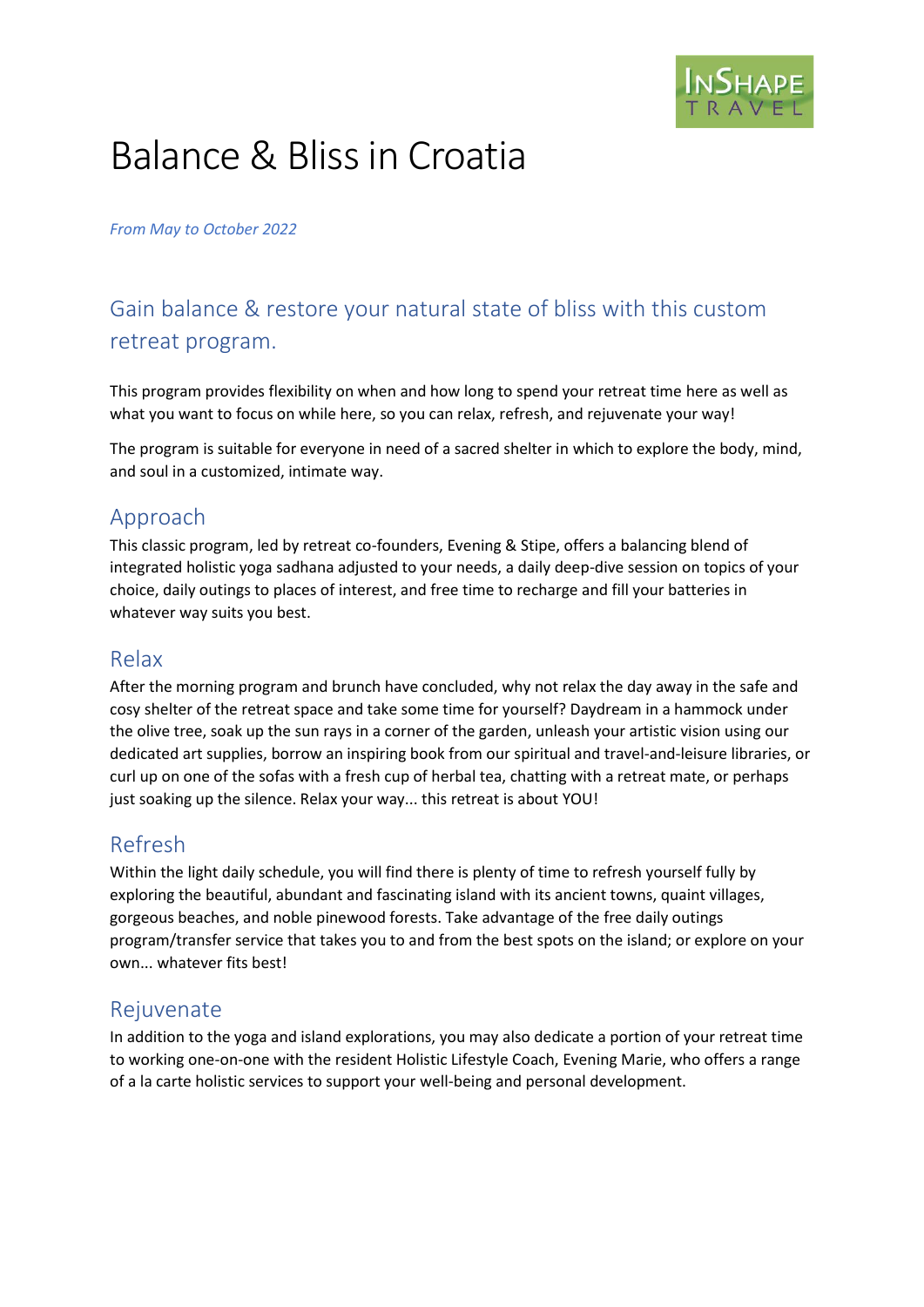

# Sample Schedule

#### **SUNDAY**

- 16.30: Free Transfer from Stari Grad Port
- 17.30: 90-minute Welcome Circle/Intro to Sadhana

19.00: Dinner

#### **MONDAY - FRIDAY**

- 7.30: Self-Catered Coffee / Tea
- 8.00: Morning Yoga Sadhana
- 10.00: Brunch
- 11.00: Deep-dive (activity, discussion, or workshop) or Free time
- 13.00: Daily Outing
- 13.30: Free Time to explore, swim & enjoy yourself
- 17.00: Free time at the retreat (or) alternate timing for the daily Deep-dive session
- 19.00: Dinner
- 20.00: Socializing/Journaling/Self-Reflection, etc.
- 22.00: Good night

#### **SATURDAY**

- 8.30: Closing Circle/Concluding Sadhana
- 9.30: Breakfast
- 10.45: Check-Out & Free Transfer to Stari Grad Port

#### **ONCE WEEKLY**

- A Sunset Program & wholesome celebration in town (usually on Friday Evening)